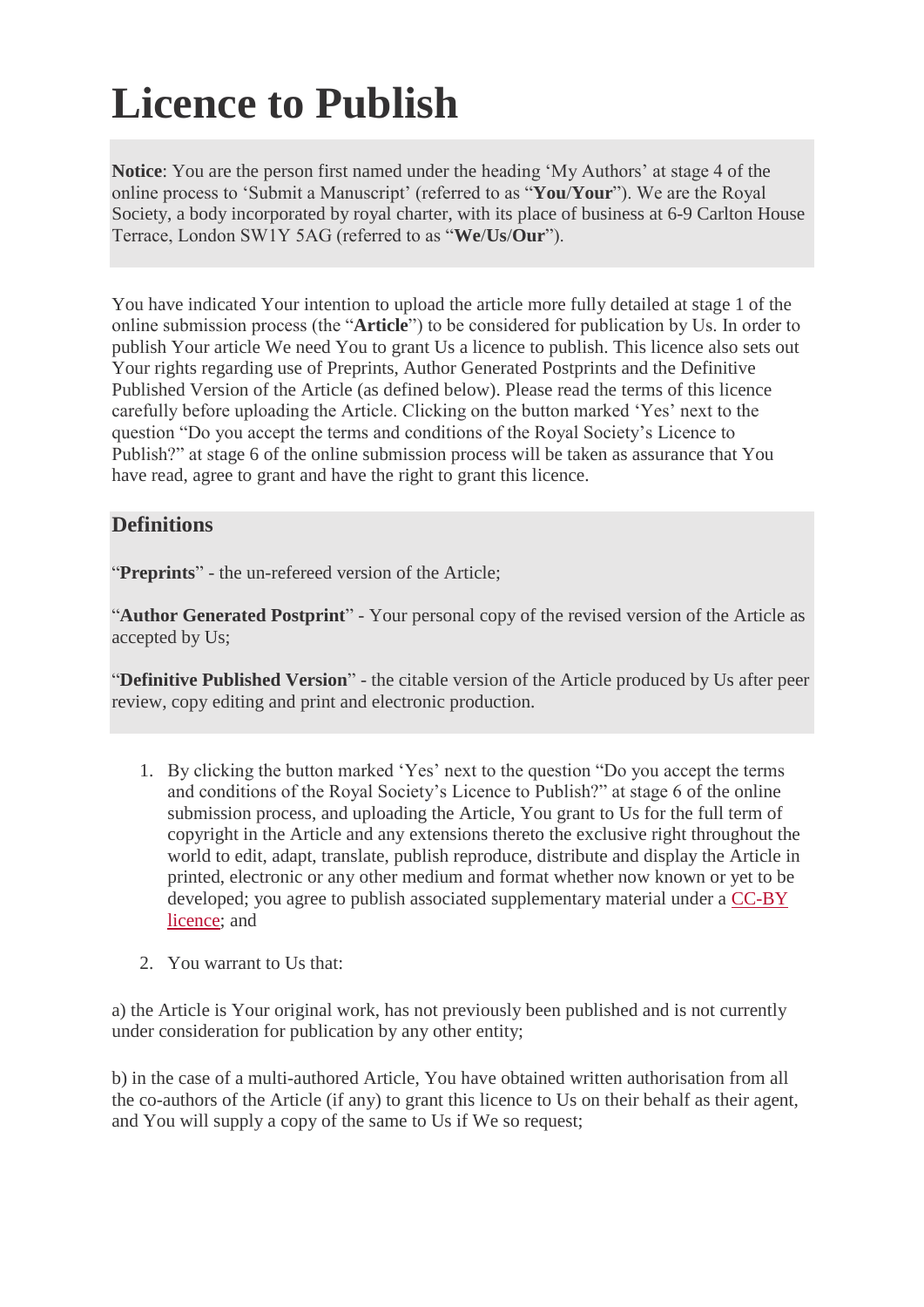c) where any copyright material has been included in the Article which has been sourced from third parties (eg illustrations, photographs, charts or maps), You have obtained all necessary written authorisations for the reproduction and distribution of these materials as part of the Article throughout the world, in all languages and in all media and formats whether now known or yet to be developed and You will supply a copy of the same to Us if We so request;

d) if copyright in the Article is owned by any third party, whether Your employer or someone to whom You have assigned Your rights, You have obtained written authorisation from such copyright owner to grant this licence to Us on their behalf as their agent and will supply a copy of the same to Us if We so request; and

e) the Article does not contain anything which is obscene, defamatory, libellous, infringes any right of privacy or any intellectual property right (including without limitation rights in patents, copyright or trade marks) or any other rights of any person or entity, or is otherwise unlawful.

- 3. You assert Your moral right to be identified as the Author or co-author of the Article (as applicable). If Your Article is published, We will provide You with a PDF copy of the published Article.
- 4. If You decide to make the Definitive Published Version of the Article open access, this will be under a [Creative Commons BY licence.](http://creativecommons.org/licenses/by/4.0/)

You shall pay to Us the relevant fee and We shall make the Article so available from the later of the date of receipt of the relevant fee or the date of first publication of the Article.

You warrant to Us:

in the case of a multi-authored Article, You have obtained written authorisation from all the co-authors of the Article (if any) to grant a CC-BY licence to Us on their behalf as their agent, and You will supply a copy of the same to Us if We so request;

where any copyright material has been included in the Article which has been sourced from third parties (eg illustrations, photographs, charts or maps), You have; either obtained all necessary written authorisations for the reproduction and distribution of these materials to grant a CC-BY licence to Us and You will supply a copy of the same to Us if We so request; or clearly indicate that material which is not under a CC-BY licence.

if copyright in the Article is owned by any third party, whether Your employer or someone to whom You have assigned Your rights, You have obtained written authorisation from such copyright owner to grant a CC-BY licence to Us on their behalf as their agent and will supply a copy of the same to Us if We so request.

5. You retain copyright in the Article. However, You authorise Us to act on Your behalf to defend Your copyright in the Article should anyone infringe it, and to retain half of any damages awarded after deducting Our costs.